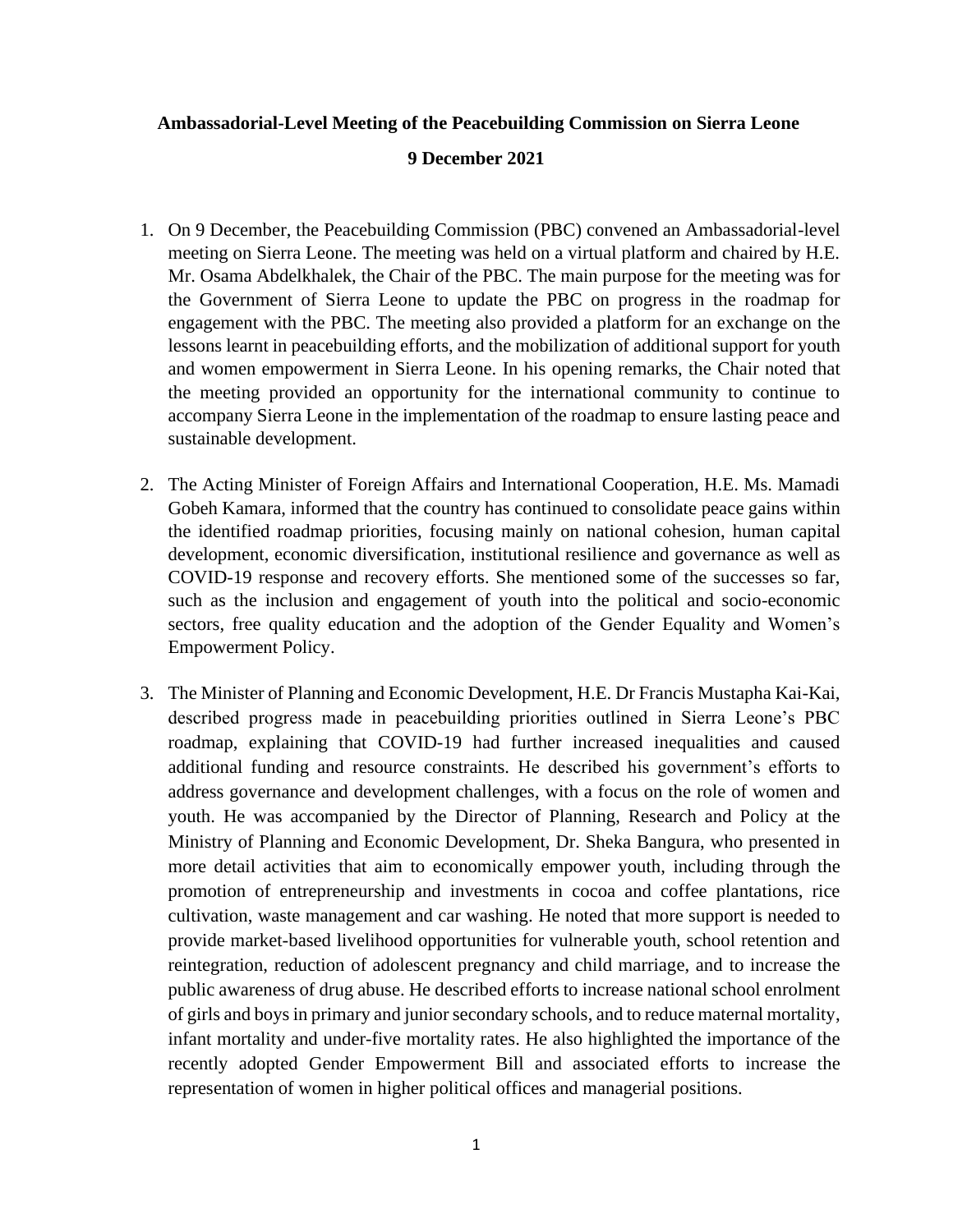- 4. The Minister of Youth, H.E. Mr. Mohamed Oman Bangura, acknowledged the support provided by the Secretary-General's Peacebuilding Fund (PBF) to the Government and other key stakeholders in the development of a joint report on youth outreach in Sierra Leone, which led to PBF funded pilot projects in Tonkolili and Kenema districts focusing on empowering youth at risk (women and men) as resources for sustaining peace and community resilience, with over 800 beneficiaries (46% women). The projects aim to empower and include youth (targeted at 15-35 years) in all spheres of the decision-making processes, including at the cabinet, national, district and village levels. He emphasized the need to empower youth in communities, for example through the establishment of youth councils and youth and development groups, and to enable youth at risk to meaningfully reintegrate into their families and seek livelihood opportunities. He explained that these efforts are crucial to the prevention of violence and sustaining peace within communities.
- 5. The Founder and First President of the 50/50 Group Sierra Leone, an all-woman-led civil society organization, Dr Nemata Majeks-Walker, briefed the Commission on the organization's work on the promotion of gender equality, the empowerment of women, strengthening the role of women in building social cohesion, the promotion of local-level accountability, and women's participation in electoral processes. The organization was actively involved in the development of Sierra Leone's National Action Plan on UN Security Council Resolutions 1325 and 1820, as well as the Gender Equality and Women's Empowerment Policy (2020). The organization also participated in consultations of the Medium-Term National Development Plan (2019-2023), which established a dedicated cluster on the empowerment of women, children and persons with disability. She described her organization's contributions to the establishment of the Independent Commission for Peace and National Cohesion and stressed the need for further action, based on existing government policies and strategies, to address gender inequality and gender-based violence, which cause the marginalization and exclusion of women from governance processes.
- 6. The Deputy Special Representative of the Secretary-General for West Africa and the Sahel, Ms. Giovanie Biha, noted that Sierra Leone is a successful example of post-conflict reconstruction and peacebuilding. She commended President Bio's commitment to the development of human capital through the establishment of a free and quality education in Sierra Leone, which will help create opportunities for the young people. She noted that with the support of the UN Country team, the Government had launched a new National Youth policy and made efforts to increase access to livelihoods for young men and women. She welcomed the efforts by the civil society to launch of the implementation of the UNSCR 2250 Youth, Peace and Security in Sierra Leone. She also noted the creation of community-based organizations for sustainable livelihood and their contribution to peacebuilding. She cited the steps taken, with the support of PBF, to address the reported